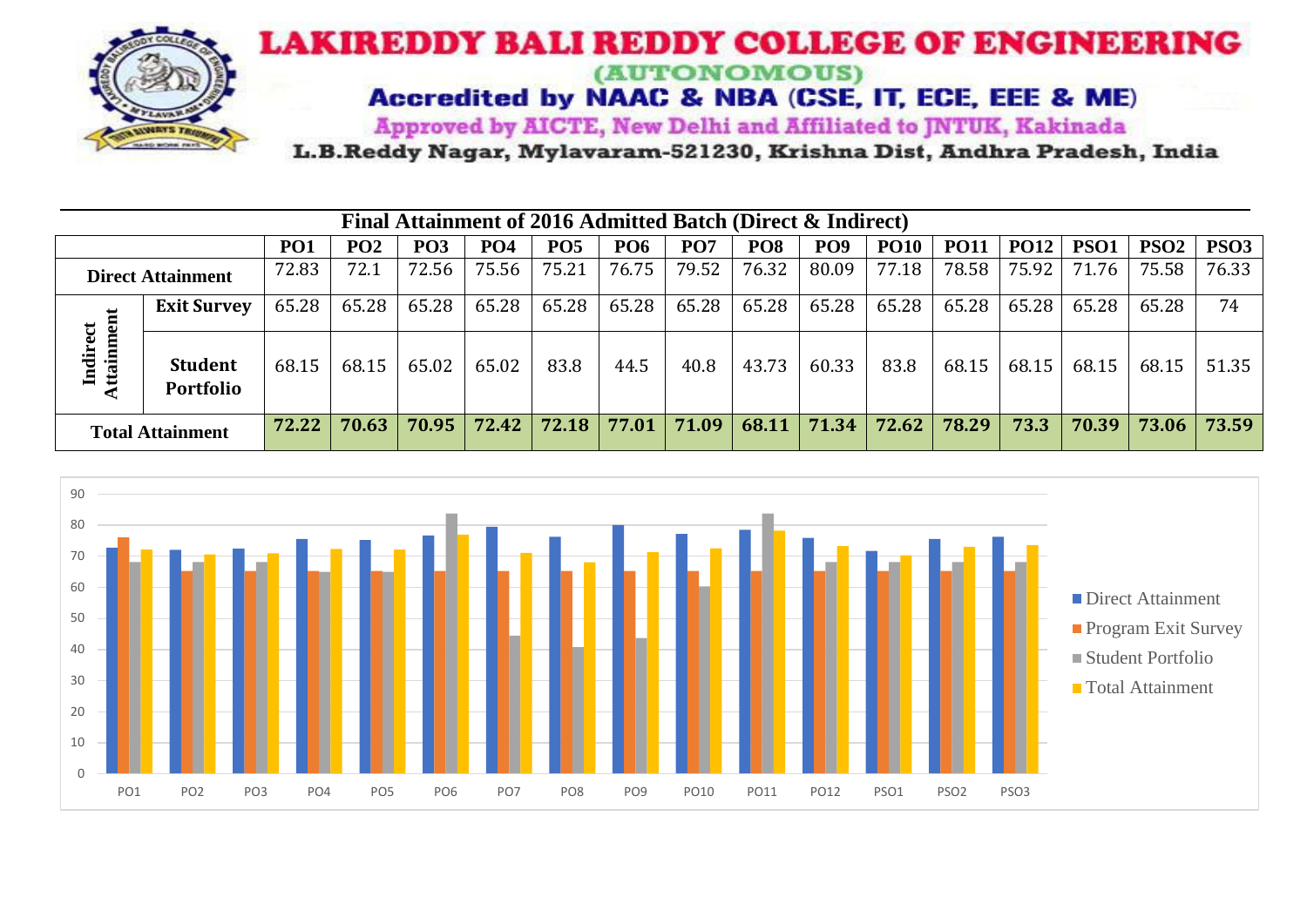## **POs& PSOs Attainment Levels and Actions for improvement – AY 19-20(16-Batch)**

| P <sub>O</sub>                                                                                    | Target (%)                                                                                                                                                                                             | Attained $(\% )$                                                           | <b>Observation</b>                                                                                           |  |  |  |  |  |
|---------------------------------------------------------------------------------------------------|--------------------------------------------------------------------------------------------------------------------------------------------------------------------------------------------------------|----------------------------------------------------------------------------|--------------------------------------------------------------------------------------------------------------|--|--|--|--|--|
| <b>PO1:</b>                                                                                       |                                                                                                                                                                                                        |                                                                            | Engineering knowledge: Apply the knowledge of mathematics, science, engineering                              |  |  |  |  |  |
|                                                                                                   |                                                                                                                                                                                                        |                                                                            | fundamentals, and an engineering specialization to the solution of complex engineering problems.             |  |  |  |  |  |
| PO <sub>1</sub>                                                                                   | 71                                                                                                                                                                                                     | 72.22                                                                      | Target reached                                                                                               |  |  |  |  |  |
|                                                                                                   | Action1: To further improve the engineering knowledge, department will be included Skill Oriented                                                                                                      |                                                                            |                                                                                                              |  |  |  |  |  |
|                                                                                                   |                                                                                                                                                                                                        | Courses as per the feedback from various Stakeholders.                     |                                                                                                              |  |  |  |  |  |
|                                                                                                   |                                                                                                                                                                                                        |                                                                            | Action2: Department is planning to conduct a various Hands-on session in emerging technologies.              |  |  |  |  |  |
| Action3: Virtual-Lab environment will be introduced to gain engineering knowledge through virtual |                                                                                                                                                                                                        |                                                                            |                                                                                                              |  |  |  |  |  |
| simulators.                                                                                       |                                                                                                                                                                                                        |                                                                            |                                                                                                              |  |  |  |  |  |
| PO                                                                                                | Target $(\% )$                                                                                                                                                                                         | Attained (%)                                                               | <b>Observation</b>                                                                                           |  |  |  |  |  |
|                                                                                                   |                                                                                                                                                                                                        |                                                                            | PO2: Problem analysis: Identify, formulate, review research literature, and analyse complex engineering      |  |  |  |  |  |
|                                                                                                   |                                                                                                                                                                                                        |                                                                            | problems reaching substantiated conclusions using first principles of mathematics, natural sciences, and     |  |  |  |  |  |
| engineering sciences.                                                                             |                                                                                                                                                                                                        |                                                                            |                                                                                                              |  |  |  |  |  |
| PO <sub>2</sub>                                                                                   | 72                                                                                                                                                                                                     | 70.63                                                                      | $\bullet$<br>Target not reached                                                                              |  |  |  |  |  |
|                                                                                                   |                                                                                                                                                                                                        |                                                                            | Action1: For improving problem analysis skills among students, new courses are included like Mobile          |  |  |  |  |  |
|                                                                                                   |                                                                                                                                                                                                        |                                                                            | App Development, Ethical Hacking, Animation as per the suggestions from BOS members and industry             |  |  |  |  |  |
| representatives.                                                                                  |                                                                                                                                                                                                        |                                                                            |                                                                                                              |  |  |  |  |  |
|                                                                                                   |                                                                                                                                                                                                        |                                                                            | Action2: Planning to conduct guest lectures by renowned academicians to strengthen problem solving           |  |  |  |  |  |
| skills for the students.                                                                          |                                                                                                                                                                                                        |                                                                            |                                                                                                              |  |  |  |  |  |
|                                                                                                   |                                                                                                                                                                                                        |                                                                            | Action3: Department will showcase, problem analysis through Virtual-Lab environment to our students.         |  |  |  |  |  |
| PO                                                                                                | Target $(\% )$                                                                                                                                                                                         | Attained (%)                                                               | <b>Observation</b>                                                                                           |  |  |  |  |  |
|                                                                                                   |                                                                                                                                                                                                        |                                                                            | PO3: Design/development of solutions: Design solutions for complex engineering problems and design           |  |  |  |  |  |
|                                                                                                   |                                                                                                                                                                                                        |                                                                            | system components or processes that meet the specified needs with appropriate consideration for the          |  |  |  |  |  |
|                                                                                                   |                                                                                                                                                                                                        |                                                                            | public health and safety, and the cultural, societal, and environmental considerations.                      |  |  |  |  |  |
| PO <sub>3</sub>                                                                                   | 73                                                                                                                                                                                                     | 70.95                                                                      | Target not reached<br>$\bullet$                                                                              |  |  |  |  |  |
|                                                                                                   |                                                                                                                                                                                                        |                                                                            | Action1: Department will ensure to further strengthen this PO, various new courses will be included viz.     |  |  |  |  |  |
|                                                                                                   |                                                                                                                                                                                                        |                                                                            | "Front-end webapp Design, React JS, Gaming using Python, Data Analytics and Visualization Lab".              |  |  |  |  |  |
|                                                                                                   |                                                                                                                                                                                                        |                                                                            | Action2: Our faculty members are trained in E-Box tool in problem solving through programming.               |  |  |  |  |  |
|                                                                                                   |                                                                                                                                                                                                        |                                                                            | Action3: The department will incorporate Virtual-Lab environment, to our students to design and develop      |  |  |  |  |  |
| PO                                                                                                | Target $(\% )$                                                                                                                                                                                         | Attained $(\% )$                                                           | new simulators for academic purpose that will enhance the students programming skills.<br><b>Observation</b> |  |  |  |  |  |
|                                                                                                   |                                                                                                                                                                                                        |                                                                            | PO4: Conduct investigations of complex problems: Use research-based knowledge and research                   |  |  |  |  |  |
|                                                                                                   |                                                                                                                                                                                                        |                                                                            | methods including design of experiments, analysis and interpretation of data, and synthesis of the           |  |  |  |  |  |
|                                                                                                   | information to provide valid conclusions.                                                                                                                                                              |                                                                            |                                                                                                              |  |  |  |  |  |
| PO <sub>4</sub>                                                                                   | 72                                                                                                                                                                                                     | 72.42                                                                      | Target reached<br>$\bullet$                                                                                  |  |  |  |  |  |
|                                                                                                   |                                                                                                                                                                                                        |                                                                            | Action1: Department is initiate students to enrol into Advanced Skill-Oriented course like Web design        |  |  |  |  |  |
|                                                                                                   |                                                                                                                                                                                                        |                                                                            | using Django / Flask, Natural Language Processing Tool Kit, Cyber Security and publish papers and            |  |  |  |  |  |
|                                                                                                   |                                                                                                                                                                                                        |                                                                            | poster presentation on various latest trends in Computer Science and organized events accordingly, under     |  |  |  |  |  |
|                                                                                                   |                                                                                                                                                                                                        |                                                                            | the banner of "Association of Computer Geeks (ACG)", a student association of CSE.                           |  |  |  |  |  |
|                                                                                                   |                                                                                                                                                                                                        | Action2: Department will showcase Virtual-Lab environment to our students. |                                                                                                              |  |  |  |  |  |
| PO                                                                                                | Target (%)                                                                                                                                                                                             | Attained $(\% )$                                                           | <b>Observation</b>                                                                                           |  |  |  |  |  |
|                                                                                                   |                                                                                                                                                                                                        |                                                                            | PO5: Modern tool usage: Create, select, and apply appropriate techniques, resources, and modern              |  |  |  |  |  |
|                                                                                                   |                                                                                                                                                                                                        |                                                                            | engineering and IT tools including prediction and modelling to complex engineering activities with an        |  |  |  |  |  |
|                                                                                                   | understanding of the limitations.                                                                                                                                                                      |                                                                            |                                                                                                              |  |  |  |  |  |
| PO <sub>5</sub>                                                                                   | 72                                                                                                                                                                                                     | 72.18                                                                      | Target reached<br>$\bullet$                                                                                  |  |  |  |  |  |
|                                                                                                   |                                                                                                                                                                                                        |                                                                            |                                                                                                              |  |  |  |  |  |
|                                                                                                   | Action1: For making students to more familiar with modern tools, the department will include Web<br>design using Django / Flask, Natural Language Processing Tool Kit, Gaming using Python, Mobile App |                                                                            |                                                                                                              |  |  |  |  |  |
|                                                                                                   | Development to develop real-time applications.                                                                                                                                                         |                                                                            |                                                                                                              |  |  |  |  |  |
|                                                                                                   |                                                                                                                                                                                                        |                                                                            | Action2: Department will showcase all Virtual-Lab environment tools to our students.                         |  |  |  |  |  |
|                                                                                                   |                                                                                                                                                                                                        |                                                                            | <b>Action3:</b> Planning to conduct various certification programs like Cisco, Microsoft, Amazon AWS.        |  |  |  |  |  |
| PO                                                                                                | Target $(\% )$                                                                                                                                                                                         | Attained $(\% )$                                                           | <b>Observation</b>                                                                                           |  |  |  |  |  |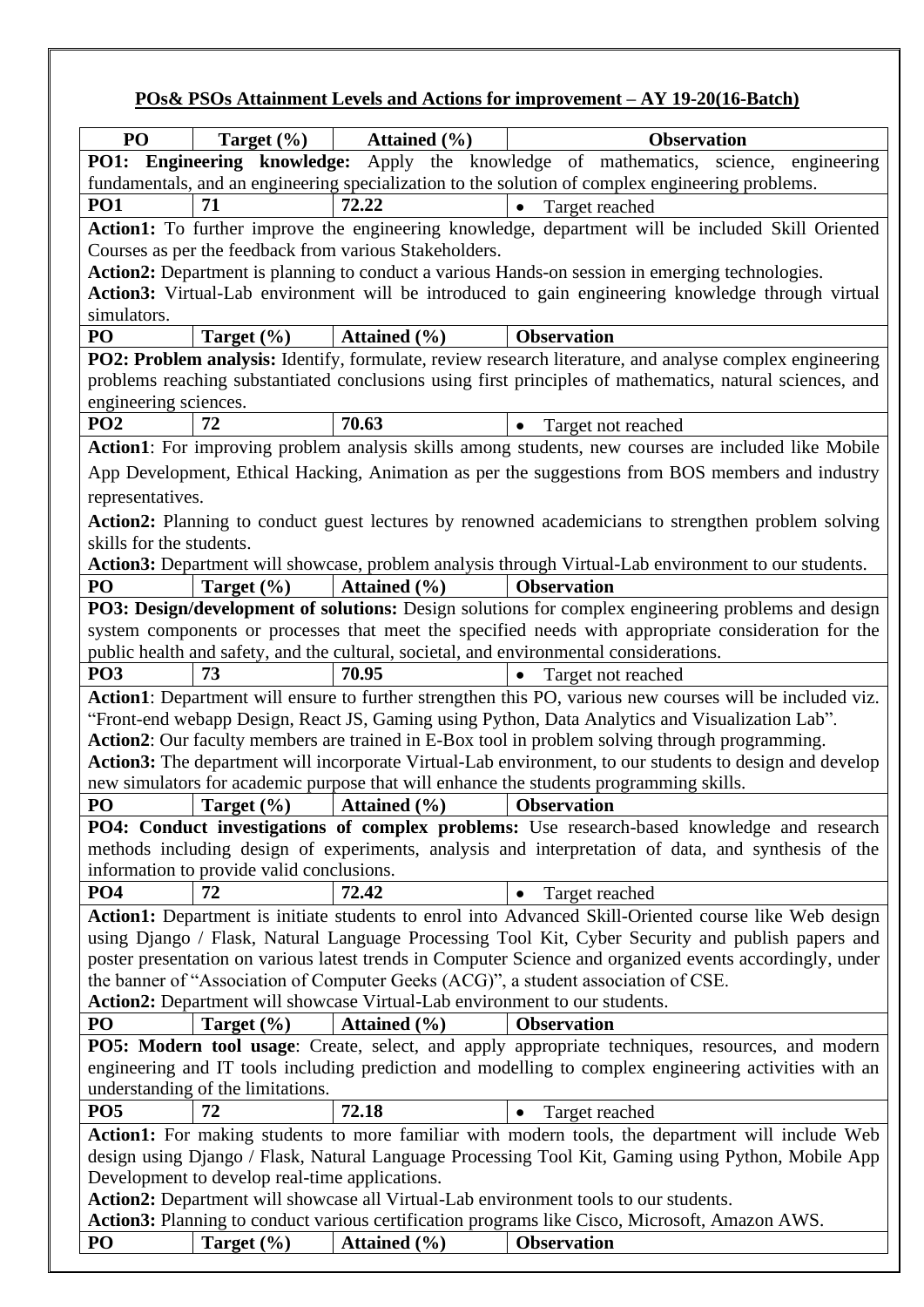|                                 |                                                   |                                                            | PO6: The engineer and society: Apply reasoning informed by the contextual knowledge to assess                  |
|---------------------------------|---------------------------------------------------|------------------------------------------------------------|----------------------------------------------------------------------------------------------------------------|
|                                 |                                                   |                                                            | societal, health, safety, legal and cultural issues, and the consequent responsibilities relevant to the       |
|                                 | professional engineering practice.                |                                                            |                                                                                                                |
| PO <sub>6</sub>                 | 69                                                | 77.01                                                      | Target reached<br>٠                                                                                            |
|                                 |                                                   |                                                            | Action1: Courses like Engineer and Society, Universal Human Values, and Professional Communication             |
|                                 |                                                   |                                                            | will include to strengthening this PO. More practice is required in Professional Communication that            |
|                                 | improves the placements in the future.            |                                                            |                                                                                                                |
|                                 |                                                   |                                                            | Action2: Two courses are going to introduce viz. Professional Communication Skills; Management                 |
|                                 |                                                   |                                                            | Science for Engineers are introduced to improve decision making skills of the students.                        |
| PO                              | Target $(\% )$                                    | Attained $(\% )$                                           | <b>Observation</b>                                                                                             |
|                                 |                                                   |                                                            | PO7: Environment and sustainability: Understand the impact of the professional engineering solutions           |
|                                 |                                                   |                                                            | in societal and environmental contexts, and demonstrate the knowledge of, and need for sustainable             |
| development.<br>PO <sub>7</sub> | 67                                                | 71.09                                                      | $\bullet$                                                                                                      |
|                                 |                                                   |                                                            | Target reached<br>Action1: Directed the concerned faculty to put more focus on Environmental Science by giving |
|                                 |                                                   |                                                            | assignments which may lead students to find Engineering solutions in this context.                             |
| PO                              | Target $(\% )$                                    | Attained $(\% )$                                           | <b>Observation</b>                                                                                             |
|                                 |                                                   |                                                            | PO8: Ethics: Apply ethical principles and commit to professional ethics and responsibilities and norms         |
|                                 | of the engineering practice.                      |                                                            |                                                                                                                |
| PO <sub>8</sub>                 | 74                                                | 68.11                                                      | Target not reached<br>$\bullet$                                                                                |
|                                 |                                                   |                                                            | Action1: Directed concerned faculty of Engineer and Society and Universal Human Values courses to              |
|                                 |                                                   |                                                            | give some example scenarios which may happen in real world and notice student responses, to inculcate          |
|                                 | ethical values and social responsibilities.       |                                                            |                                                                                                                |
| PO                              | Target $(\% )$                                    | Attained $(\% )$                                           | <b>Observation</b>                                                                                             |
|                                 |                                                   |                                                            | PO9: Individual and teamwork: Function effectively as an individual, and as a member or leader in              |
|                                 | diverse teams, and in multidisciplinary settings. |                                                            |                                                                                                                |
| PO <sub>9</sub>                 | 69                                                | 71.34                                                      | Target reached<br>$\bullet$                                                                                    |
|                                 |                                                   |                                                            | Action1: To enhance Individual performance among students, department will be including courses like           |
|                                 |                                                   | Skill development courses are introduced along with NPTEL. |                                                                                                                |
|                                 |                                                   |                                                            | Action2: Students will be directed to do theoretical and applied research in latest trends in computer         |
|                                 |                                                   |                                                            | science and engineering as a small group that enhance the teamwork and leadership qualities.                   |
| domains.                        |                                                   |                                                            | Action3: Students will be directed to implement various real-time projects that can be deployed in various     |
| PO                              | Target $(\% )$                                    | Attained $(\% )$                                           | <b>Observation</b>                                                                                             |
|                                 |                                                   |                                                            | <b>PO10: Communication:</b> Communicate effectively on complex engineering activities with the                 |
|                                 |                                                   |                                                            | engineering community and with society at large, such as, being able to comprehend and write effective         |
|                                 |                                                   |                                                            | reports and design documentation, make effective presentations, and give and receive clear instructions.       |
| <b>PO10</b>                     | 74                                                | 72.62                                                      | Target not reached<br>$\bullet$                                                                                |
|                                 |                                                   |                                                            | Action1: For improving Communication skills among students, department will include courses like               |
|                                 |                                                   |                                                            | "Professional Communication Skills-I and Professional Communication Skills-II" with the consideration          |
|                                 | of Employees from industry.                       |                                                            |                                                                                                                |
|                                 |                                                   |                                                            | Action2: Students are ability to prepare a document for Projects, Seminars, Internship, and need to give       |
|                                 | presentation about the same.                      |                                                            |                                                                                                                |
| PO                              | Target $(\% )$                                    | Attained $(\% )$                                           | <b>Observation</b>                                                                                             |
|                                 |                                                   |                                                            | PO11: Project management and finance: Demonstrate knowledge and understanding of the engineering               |
|                                 |                                                   |                                                            | and management principles and apply these to one's own work, as a member and leader in a team, to              |
|                                 |                                                   | manage projects and in multidisciplinary environments.     |                                                                                                                |
| <b>PO11</b>                     | 70                                                | 78.29                                                      | Target reached<br>$\bullet$                                                                                    |
|                                 |                                                   |                                                            | Action1: For improving Project Management skills among students, the courses like "Management"                 |
|                                 |                                                   |                                                            | Science for Engineers" will be included based on the feedback from industry and academia.                      |
| PO                              | Target $(\% )$                                    | Attained $(\% )$                                           | <b>Observation</b>                                                                                             |
|                                 |                                                   |                                                            | PO12: Life-long learning: Recognize the need for and have the preparation and ability to engage in             |
| <b>PO12</b>                     |                                                   |                                                            | independent and life-long learning in the broadest context of technological change.                            |
|                                 | 62                                                | 73.3                                                       | Target reached                                                                                                 |